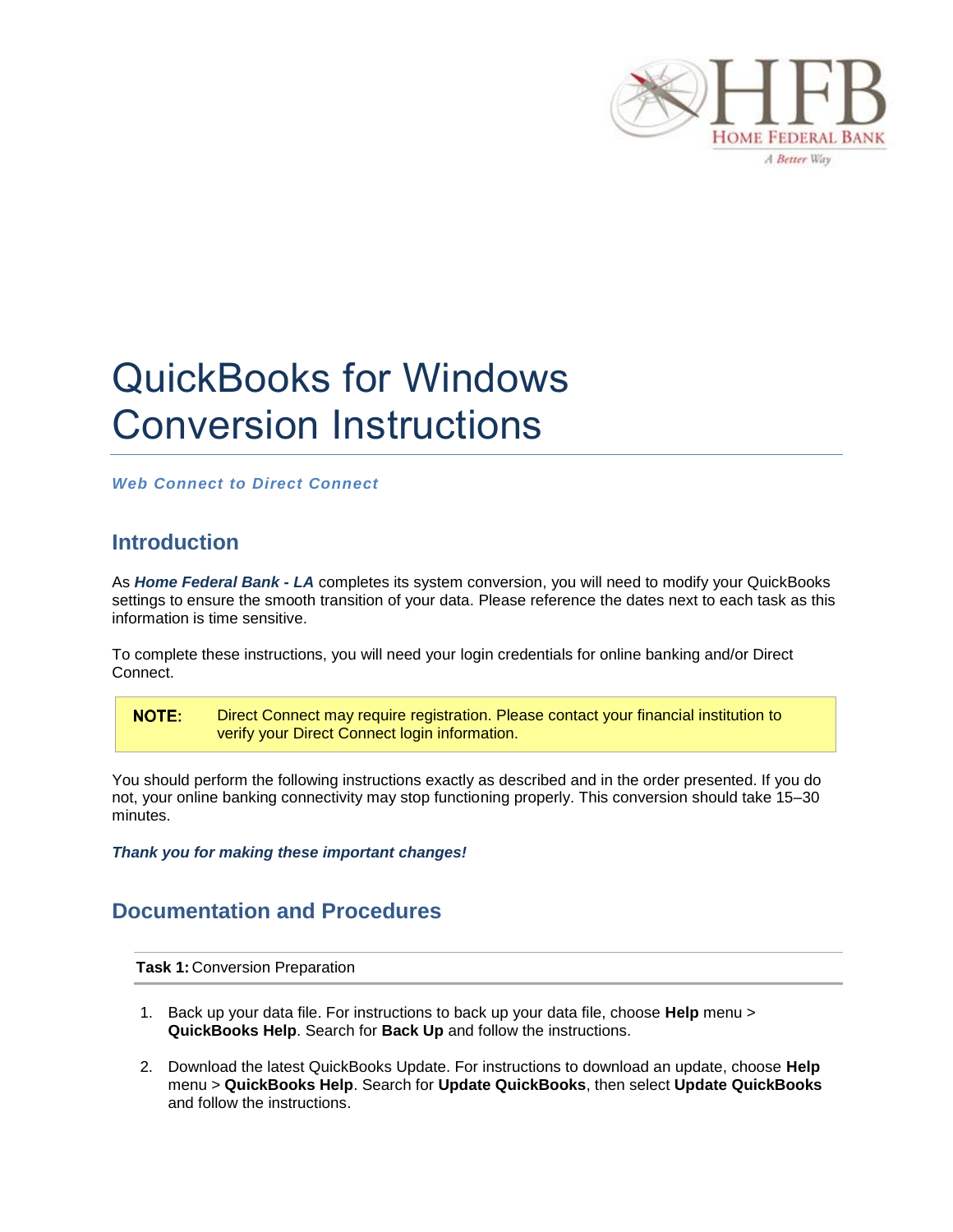- **NOTE:** If multiple computers do not use the same QuickBooks data file, **skip step 3**. QuickBooks activities such as Online Banking cannot be performed in multi-user mode because of the way the activities interact with a company data file.
- 3. Switch to single-user mode. For instructions to switch to single-user mode, choose **Help** menu > **QuickBooks Help**. Search for **Switch to Single-User Mode** and follow the instructions.

**NOTE:** If you are not using Classic Mode (Register Mode), enable it for the conversion. You can change it back after the conversion is complete.

- 4. Enable **Classic Mode** (**Register Mode**).
- 5. For instructions to enable Classic Mode (Register Mode), choose **Help** menu > **QuickBooks Help**. Search for **Banking Feed Modes**, select **Bank Feeds Modes overview**, scroll down, and follow the instructions.

**Task 2:** Disconnect Accounts in QuickBooks on or after *6/23/2020*

- 1. Choose the **Lists** menu > **Chart of Accounts**.
- 2. Select the account you want to deactivate.
- 3. Click **Edit** menu > **Edit Account**.
- 4. Click on the **Bank Feed Settings** tab in the **Edit Account** window.
- 5. Select **Deactivate All Online Services** and click **Save & Close**.
- 6. Click **OK** for any dialog boxes that may appear.
- 7. Repeat steps for each account to be disconnected*.*

**Task 3:** Reconnect Accounts on or after *6/23/2020*

- 1. Choose **Banking** menu > **Bank Feeds** > **Set Up Bank Feed for an Account**.
- 2. Enter, then select *Home Federal Bank LA Per*. Click **Next**.
- 3. If prompted for connectivity type, select **Direct Connect**.
- 4. Link your bank account with the existing QuickBooks account and click **Connect**.

**IMPORTANT:** Verify that all transactions downloaded successfully into your account registers.

**Task 4:** Re-enable Express Mode (if necessary)